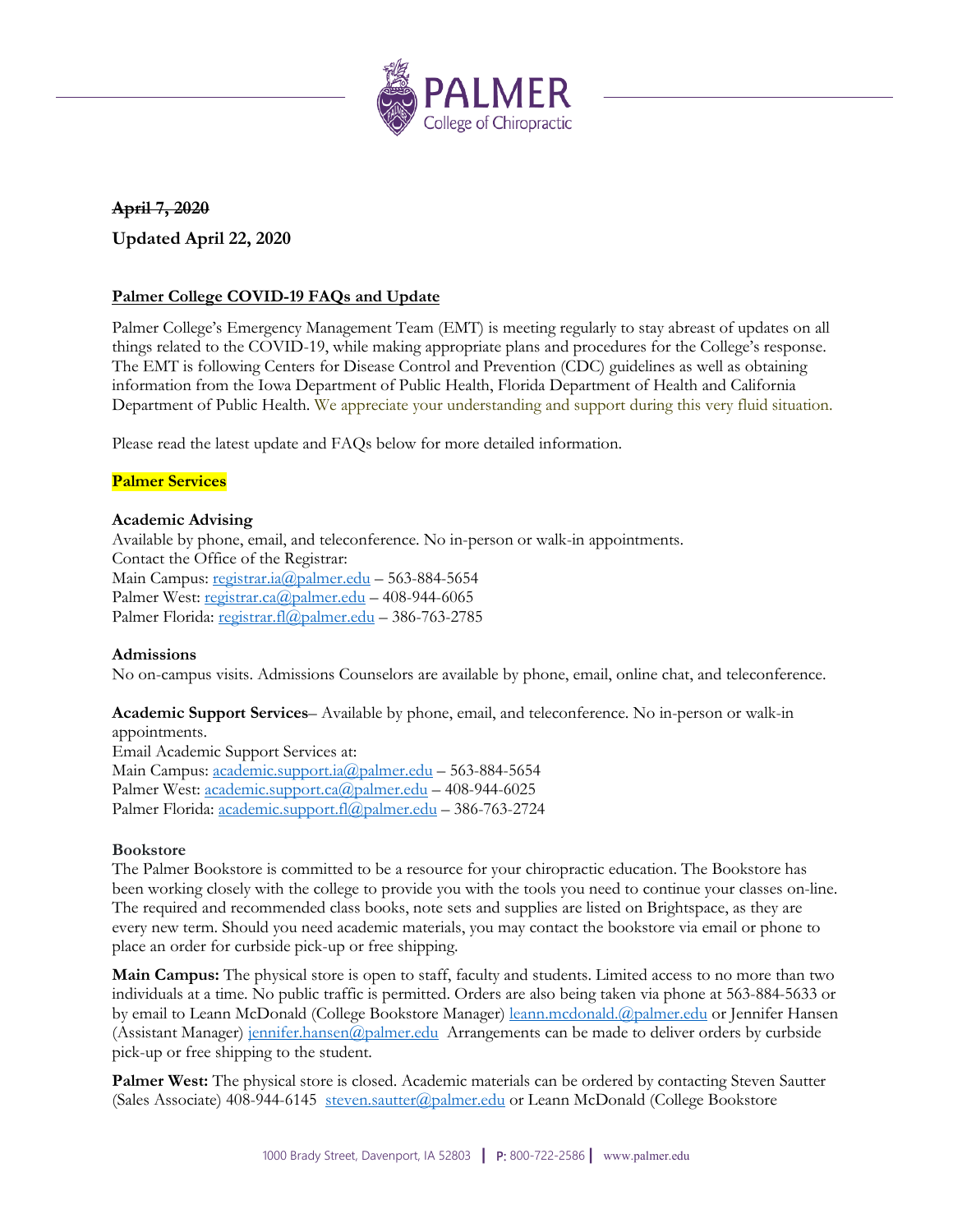Manager) 563-884-5191 [leann.mcdonald@palmer.edu.](mailto:leann.mcdonald@palmer.edu) Arrangements will be made to deliver orders by curbside pick-up or free shipping to the student.

**Palmer Florida:** The physical store is closed. Academic materials may be ordered by contacting Jennifer Nimmo (Assistant Manager) 386-763-2660 [jennifer.nimmo@palmer.edu](mailto:jennifer.nimmo@palmer.edu) or Leann McDonald (College Bookstore Manager) 563-884-5191 [leann.mcdonald@palmer.edu.](mailto:leann.mcdonald@palmer.edu) Arrangements will be made to deliver orders by curbside pick-up or free shipping to the student.

#### **Library**

Library hours are reduced with hours posted online at [David D. Palmer Health Sciences Library.](https://library.palmer.edu/home?_ga=2.156591099.1520181624.1586178276-1834194926.1580219158) The library website has many online resources available to assist students. Library personnel will be able to answer questions, research information, scan documents and deliver them digitally, and provide links to information for your classes. Library personnel are available via email at [ask.@palmer.libanswers.com](mailto:ask.@palmer.libanswers.com) or by phone at Main Campus: 563-884-5641 Palmer West: 408-944-6014

Palmer Florida: 386-763-2670

#### **Safety and Security**

We're responding to campus needs and doing regular campus walk-throughs. Campuses remain locked and accessible only with a Palmer ID.

#### **Student Activities**

Face-to-face student organization/club meetings are cancelled until face-to-face courses resume. Some clubs/organizations are meeting virtually.

# **FAQs**

#### **Online instruction**

### What's the status of in-person classes for the spring 2020 academic term?

**Courses will be conducted virtually through at least May 15.** We'll make every effort to announce the start date of in-person class instruction at least five business days prior.

### When will we return to face-to-face instruction?

As soon as it is safe to do so, as determined by federal and state authorities.

### What should I do if I have technical problems?

Common technology issues, links to troubleshooting technical problems, and Palmer Information Technology Help-Desk assistance can be foun[d here.](http://palmer.service-now.com/sp) If your need is urgent, you can contact the IT Help-Desk by calling 563-884-5300, 8 a.m. to 4 p.m. local time.

#### Where can I access training materials for Virtual Classroom?

Information on attending a Virtual Classroom session in Brightspace can be found [here.](https://palmer.service-now.com/sp?id=kb_article&sys_id=8822c0afdbb30c10288e273605961976&table=kb_knowledge)

### How can I meet with my faculty member?

Faculty will maintain office hours through remote means, such as teleconferencing, email or phone calls. To request an appointment, email your faculty member and he/she will set up a meeting time with you.

### What if I have Internet access issues?

We recognize that some students might not have access to internet services. Contact the IT Help Desk for guidance on where to access public wi-fi services in your area.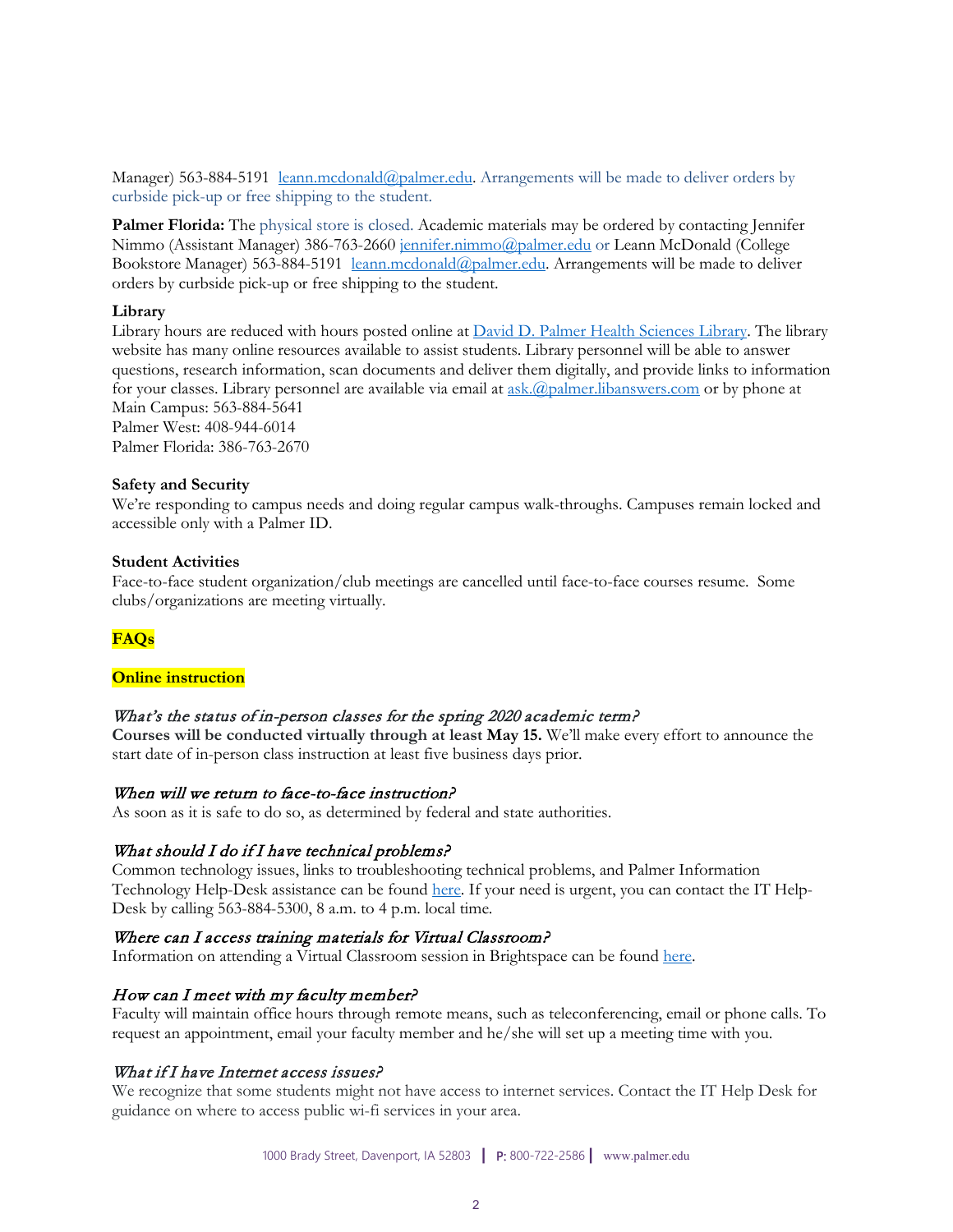# **IT support**

Technology can play a vital role in reducing the disruption related to distance learning and remote work. Palmer College is making sure faculty, staff, and students can work and learn remotely without sacrificing collaboration or productivity. To ensure you have the information you need, all Brightspace course pages are open for your review.

Below you'll find a list of tips and resources to help you in our effort to ensure your continued learning even when you're not able to sit side-by-side in a classroom. Palmer College is committed to innovations and strategies that can help keep everyone connected and engaged.

#### Student Email and Microsoft Office 365 Suite

From any web browser, go to **[www.office.com.](http://www.office.com/)** Log in with your email address [firstname.lastname@1897.palmer.edu](mailto:firstname.lastname@1897.palmer.edu) and password. Once you have logged in, you will have access to powerful tools like Outlook and Microsoft Teams. With Microsoft O365, Palmer College empowers Students to unlock creativity, promote teamwork, and work productively - all from securely within your web browser on any device. All students have 5TB of cloud storage using Microsoft OneDrive, making it easy to collaborate with each other. Your Palmer account also allows you to download and install up to 5 copies of the full Microsoft Office Suite to your personal Laptop or Desktop computer.

#### Microsoft Teams

Keep in touch with your fellow peers and teachers. Chat from anywhere, meet from anywhere, call from anywhere, and collaborate from anywhere with Microsoft Teams. Teams is a part of Microsoft Office 365 and you already have it. Get started right away by [using this link.](https://go.microsoft.com/fwlink/p/?linkid=873020&lm=deeplink&lmsrc=homePageWeb&cmpid=WebSignIn)

### Helpful Sites to Remember

**Palmer Portal: [https://livepalmer.sharepoint.com](https://livepalmer.sharepoint.com/) Student Hub: <https://livepalmer.sharepoint.com/sites/StudentHub>**

**BrightSpace: [https://palmer.brightspace.com](https://palmer.brightspace.com/)**

#### **Reset your Palmer account password:**

- 1.) In order for the password reset site to work, you must first register **HERE**.
- 2.) Once you have your password reset registration done you can then use the password reset page anytime.

To use the site, please go here: [https://passwordreset.microsoftonline.com/.](https://passwordreset.microsoftonline.com/)

Make sure you put in your entire Palmer email address as your user ID, then click next and follow the instructions.

### Brightspace Virtual Classroom

#### **General Tips**

- If you are joining with an Android device, please use the **most recent version** of Chrome or Microsoft Edge (Chromium). If you are joining using an iPhone or iPad, please use the **most recent version** of **Safari**.
- Be sure your device has the most recent software update installed.
- Closeout all running applications to optimize device bandwidth.
- Verify that your current internet speed 1Mbps using a speed checker like **[this website's service.](https://www.speedtest.net/)**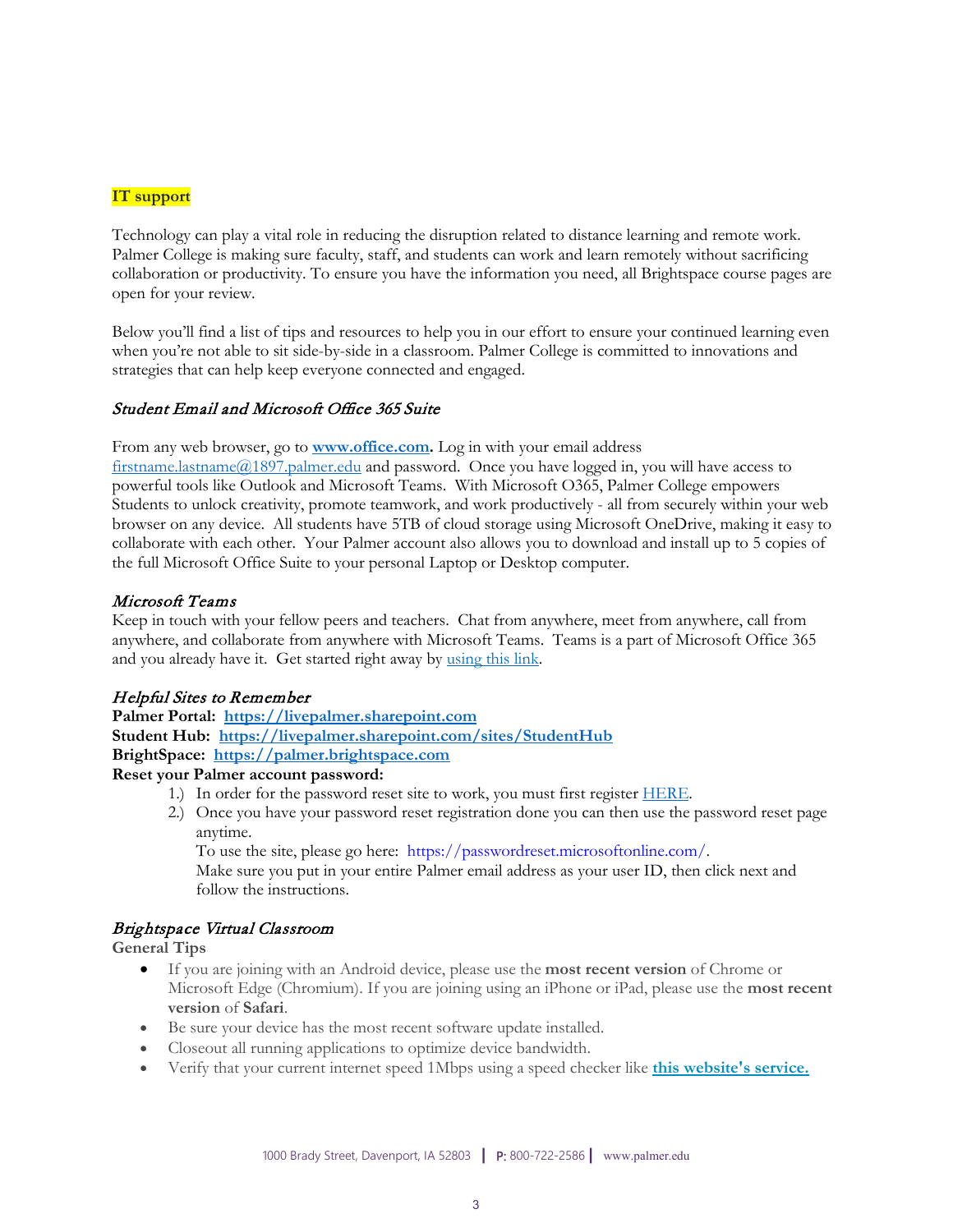### iOS Specific Tips

- If using an iPad, be sure to disable the Request Desktop Website, Block All Cookies, and Prevent Cross-Site Tracking settings to prevent errors when accessing Bongo. To disable these settings, start by navigating to the system settings, select the Safari app, then toggle the settings to OFF.
- iOS 12 devices will not be able to use Virtual Classroom (Bongo) from within Brightspace. Even if the [cookie settings](https://bongolearn.zendesk.com/hc/articles/360009855033) are correct, you still may receive an Authentication is required message. To correct this, either update to an iOS 13 device or you may have the ability to open the assignment in a new tab, which allows iOS 12 devices to successfully launch into Virtual Classroom.
- In rare instances, **iOS users with Bluetooth headsets** may have difficulties getting the recorder to recognize audio. If this happens to you, please try refreshing the page. If the issue persists, please try using your device's built-in microphone.
- There is a known issue with iOS version 13.4 and Audio in the Virtual Classroom. If you are experiencing problems with audio in Virtual Classroom, please use the Call-In option for Audio until a fix is released by D2L. For guidance on how to use the Call In option, please visit this link [HERE.](https://bongolearn.zendesk.com/hc/en-us/articles/360012767354-Call-In-to-Join-Virtual-Classroom)

### Additional information on troubleshooting Virtual Classroom can be foun[d HERE](https://palmer.service-now.com/sp?id=kb_article&sys_id=a5012963dba30810544004c2ca961939) an[d HERE](https://palmer.service-now.com/sp?id=kb_article&sys_id=b5a05523db230810544004c2ca9619e5).

### Additional information regarding taking online quizzes can be found **HERE** and navigating Brightspace can be found **HERE**.

#### **Palmer IT Support**

For IT Support, please enter a Support request at [http://palmer.service-now.com/sp.](http://palmer.service-now.com/sp)

### **Academic-Term Schedule**

### What changes should I expect in my course schedule?

Courses will occur synchronously at their scheduled time or asynchronously when appropriate. Your instructor will communicate the schedule.

#### How will commencement ceremonies be impacted?

The spring term commencement ceremonies scheduled for June 2020 currently remain planned as scheduled.

#### How does this impact the summer term?

The summer term is planned to begin as scheduled on Monday, July 13.

### When will registration for summer 2020 take place?

Registration for the summer 2020 term will occur in mid-May. Registration information and dates will be emailed to students a week before registration will begin.

# Updated 4/14/20

### Will spring 2020 tuition be refunded of reduced?

These are uncertain times, but Palmer College remains committed to providing a high-quality educational experience. Tuition is necessary to provide that education. While online instruction is a new and different environment for much of our curriculum, the response from students and faculty has been very positive. And faculty, librarians and student services staff are readily available through various electronic means. In addition to course delivery through Brightspace, the College is offering online academic advising, peer tutoring,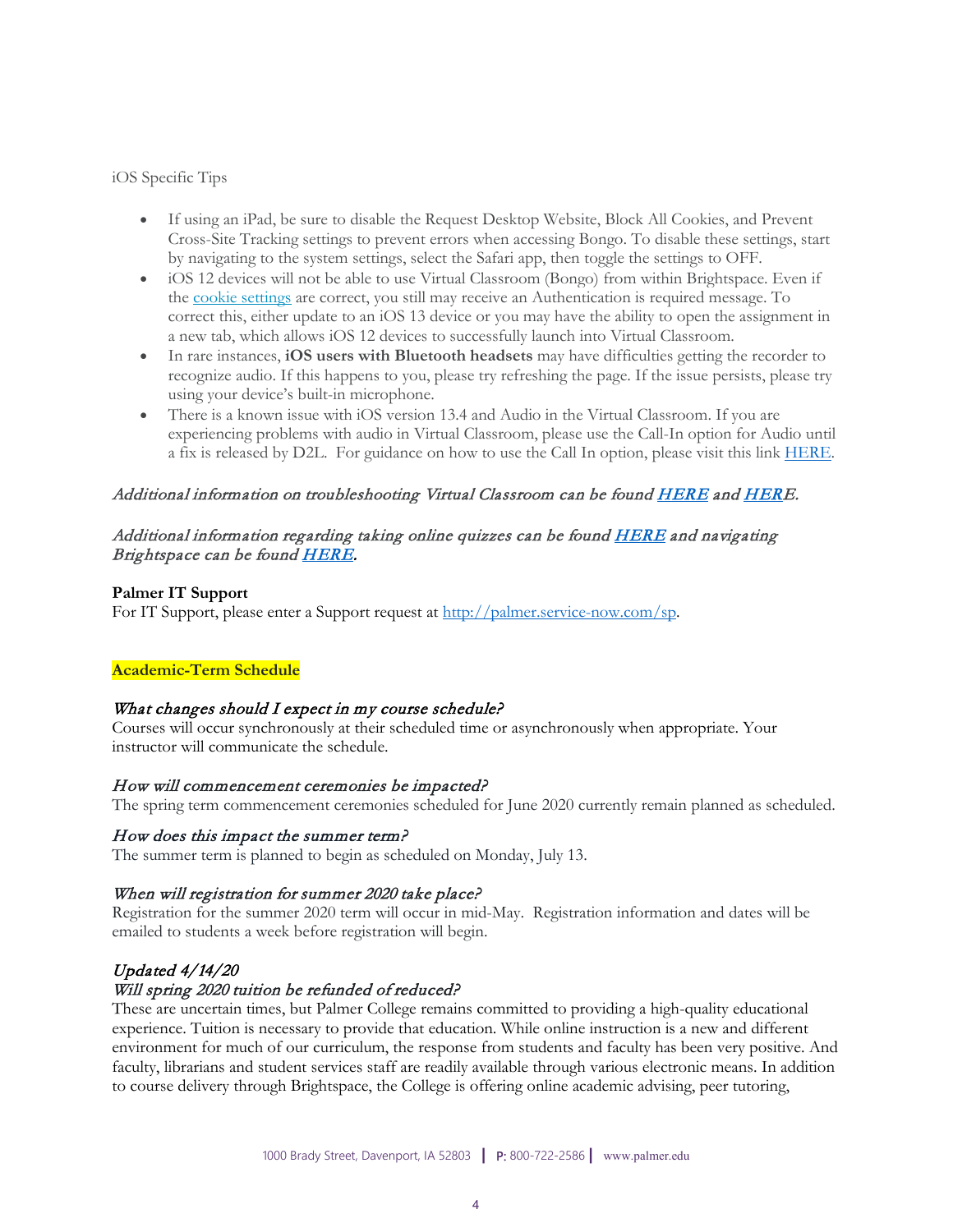counseling referral, library services, and student-organization support, in addition to our usual IT, registration, financial aid and admissions operations.

In short, Palmer continues to provide the education our students need to stay on track and meet their academic goals and milestones. Spring tuition will remain unchanged.

#### **Academics/Classes**

#### What's the current guidance for course drops and college withdrawal?

The course drop date and college withdrawal date have been extended from the term mid-point to the last day of scheduled courses for the spring 2020 academic term. Dropping individual courses and processing complete withdrawals (dropping all classes) can be done through the Office of the Registrar through the last day of classes:

**Main Campus:** Thursday, June 11

**Palmer Florida and Palmer West:** Friday, June 12

#### Will the approach to grading change this term?

An additional grading option has been added for the spring 2020 academic term:

A Pass/Fail (P/F) grading option has been adopted for all courses taught during the spring 2020 term. Students will choose to receive either the earned letter grade recorded by the instructor, *or* a P/F designation for each of their courses. The deadline to make this choice is 4 p.m. Tuesday, June 23.

If a P/F designation is not requested by this deadline, the student's academic record will reflect the earned letter grade. Information regarding the temporary grading option is available on the Palmer Portal, Student Resources section.

#### **Financial Aid**

The Financial Planning Department will continue to process student aid as scheduled. Important deadlines and information will be communicated to students via Palmer email, the Palmer app, and Week at a Glance announcements. Financial Planning Officers are available by phone and email. No in-person or walk-in appointments.

Contact the Office of the Financial Planning:

| Main Campus | FinancialAid.ia@palmer.edu                | 563-884-5740 |
|-------------|-------------------------------------------|--------------|
| Palmer West | FinancialAid.ca@palmer.edu                | 408-944-6023 |
|             | Palmer Florida FinancialAid.fl@palmer.edu | 386-763-2790 |

#### Should students report for their work-study job on-campus?

No. Students should not report to on-campus work through May 15, 2020. Supervisors may ask individual students to perform some or all of their job responsibilities online, if deemed necessary for department function. All other work-study students should report scheduled hours into Paycom, even if they were unable to work those hours.

#### How does the CARES Act impact my student loans?

[The CARES Act](https://www.congress.gov/bill/116th-congress/senate-bill/3548/text) implemented several provisions for borrowers. For federally held student loans (i.e. Direct subsidized, unsubsidized and PLUS loans) there will be zero interest accrual and automatic suspension of payments beginning on March 13, 2020 until September 30, 2020.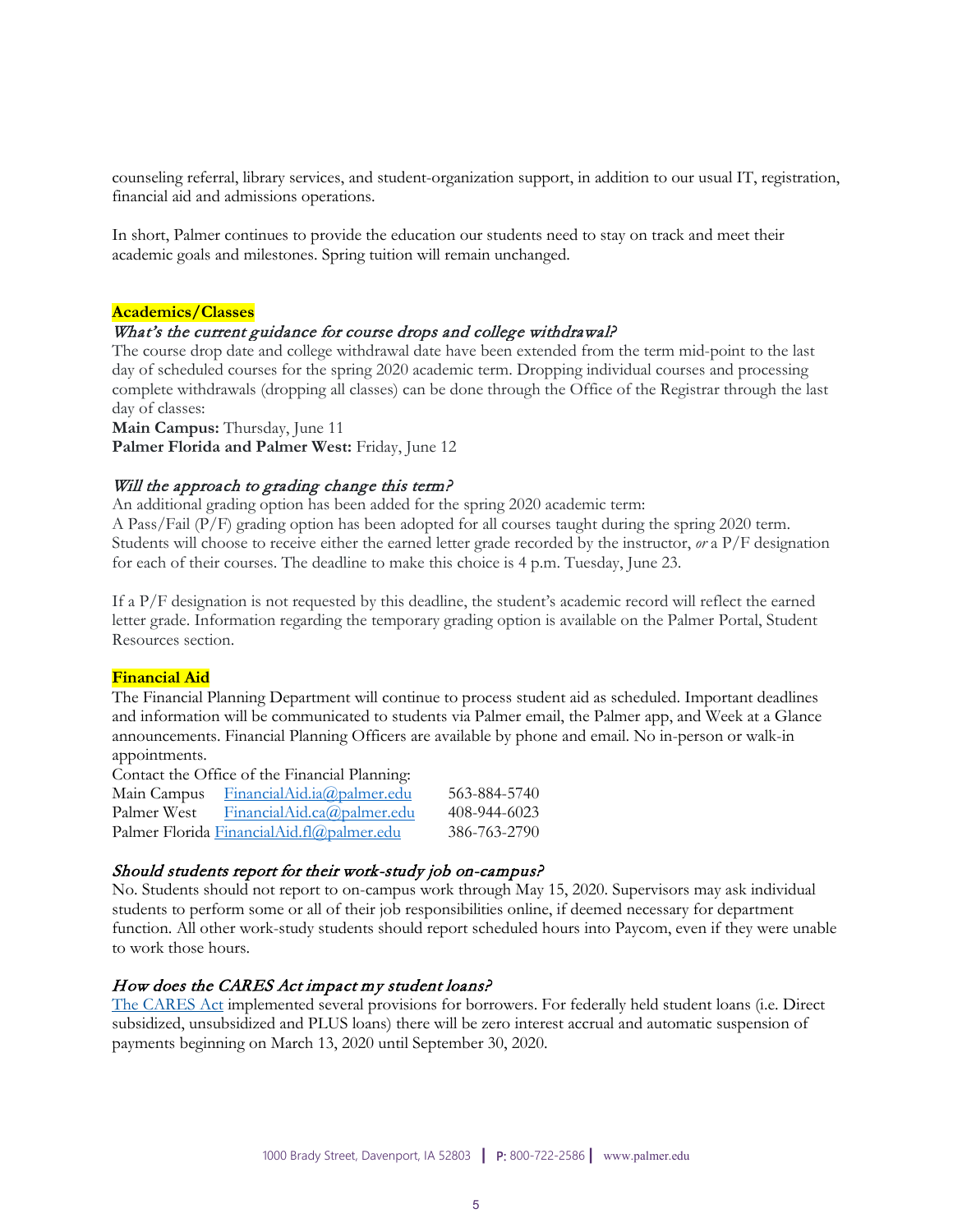Federal student loans not held by the federal government (e.g., Federal Family Education Loans (FFEL) and Perkins Loans) *may* provide the same zero interest and cessation of payments benefits to the loans they hold on a voluntary basis. Borrowers of these loans should contact their servicer for additional information.

For more information and a helpful Q&A, visit studentaid.gov.

### **Health, Safety and Well-Being**

#### Are there any confirmed cases of coronavirus at Palmer College?

There are no confirmed cases at Palmer College.

#### I feel I may have been exposed to the virus. What action should I take?

Call health-care professionals or your county health department so they can assess your symptoms and risk factors and help you plan.

#### Where can I get more information about COVID-19?

- [Centers for Disease Control and Prevention \(CDC\)](https://www.cdc.gov/coronavirus/2019-nCoV/index.html)
- [Iowa Department of Public Health](https://idph.iowa.gov/)
- **[Scott County Health Department](https://www.scottcountyiowa.com/health)**
- [California Department of Public Health](https://www.cdph.ca.gov/Programs/CID/DCDC/Pages/Immunization/ncov2019.aspx)
- [Santa Clara County Public Health](https://www.sccgov.org/sites/phd/Pages/phd.aspx)
- [Florida Department of Health](http://www.floridahealth.gov/diseases-and-conditions/COVID-19/index.html)
- [Volusia County Health Department](http://volusia.floridahealth.gov/)
- [Executive Order No. 20-91](https://www.flgov.com/wp-content/uploads/orders/2020/EO_20-91.pdf)

#### How can I prevent getting the coronavirus?

Currently, there are no vaccines available to prevent COVID-19. The CDC recommends typical infectious disease precautions, just as those used to prevent cold or flu:

- Wash your hands often with soap and water for at least 20 seconds. Use an alcohol-based hand sanitizer if soap and water are not available.
- Avoid touching your mouth, nose and eyes.
- Cover coughs and sneezes with your arm or a tissue.
- Avoid exposure to others who are sick.
- Stay home while you are ill (except to visit a healthcare professional) and avoid close contact with others.
- Get adequate sleep and eat well-balanced meals.
- Clean and disinfect frequently touched objects and surfaces.

#### How can I manage my stress and concern due to COVID-19**?**

We know that dealing with this evolving situation can cause stress and anxiety. Please remember that there are campus and community resources available to support you.

- Palmer's Personal Counseling Referral Program,<http://www.palmer.edu/wellness>
- Palmer's Academic Support Services office, www.palmer.edu/students/academic-success/supportservices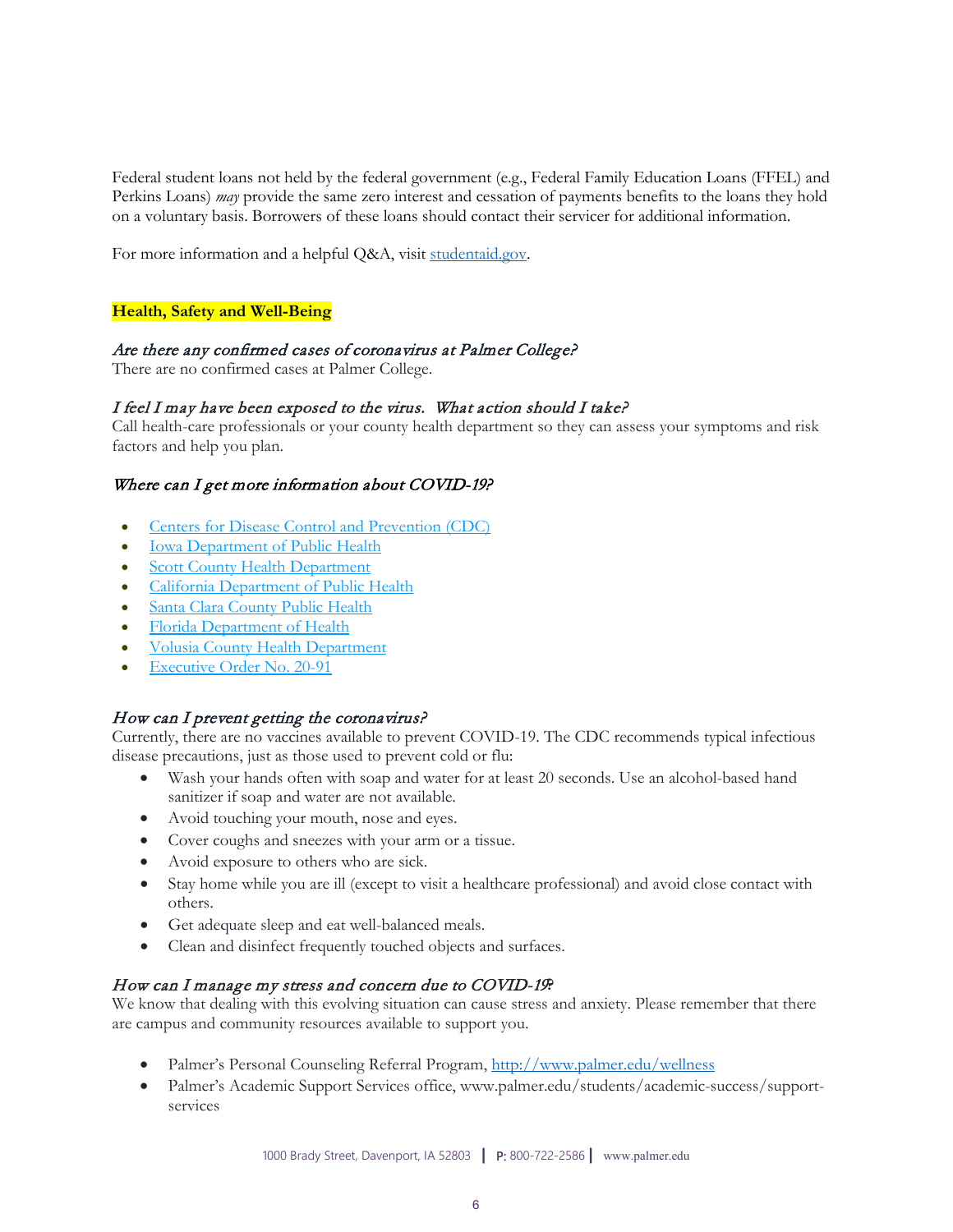In addition to accessing our Palmer Personal Counseling Resources, there are many free resources to help you stay calm and manage any anxiety you may be experiencing. Here are a few resources we think will be helpful:

[Free resources](https://www.calm.com/blog/free-resources) from the creators of Calm, and [Care for Your Coronavirus Anxiety](https://www.virusanxiety.com/) from the creators of Shine, and the <u>[down dog](https://www.downdogapp.com/)</u> exercise/yoga app.

To connect with an academic coach, send an email at <u>academicsupport.ia@palmer.edu</u>. We continue to meet with students by phone and video chat. Tutor-generated resources are always available on the PASS Brightspace page. You are not alone in this – Palmer cares about you.

#### **Students: Palmer Cares about your Health and your Continuing Counseling Needs During this Coronavirus/COVID-19 Pandemic**

We have reached out to our professional counseling resources to confirm that phone or telehealth (video chat) counseling is available to Palmer students at the Davenport campus. The providers listed below have confirmed their availability to offer telehealth or phone counseling to existing and new Palmer student clients.

#### **Main Campus Support**

#### **Personal Growth, Relationships, Anxiety, Depression, Trauma, and Anger Management:**

For Individuals, Couples and Families

**QC Counselor**, 2028 E. 38th Street. Suites 3-5, Davenport. Phone: 563-424-2016; online: [https://www.qccounselor.com/;](https://www.qccounselor.com/) email: [GetHelp@QCCounselor.com.](mailto:GetHelp@QCCounselor.com) Email or call to make an appointment. Providers are able to offer phone and telehealth (video chat) counseling.

#### **Relationships, Boundaries, Navigating Conflict, and Coping with Anxiety:**

For Couples and Families

**Marriage and Family Counseling Services**, 1800 3rd Avenue, Suite 512, Rock Island; phone: 309-786 4492; online: [www.mfcsqc.org.](https://www.mfcsqc.org/) Evening hours are by appointment. Intake forms are mailed in advance of your first appointment. Providers are able to offer phone and telehealth (video chat) counseling.

#### **Relationships, Anxiety, Depression, Stress, and Life Transitions:**

For Individuals, Couples and Families

**Therapy Professionals of the Quad Cities** – Carol Daniels, PhD LMFT and Erica Bucy LISW, 1333 W. Lombard St. Ste. C, Davenport; phone: 563-324-9050; online: www.therapyprosqc.com; email: therapyprosqc@gmail.com. Book online or call to make your telehealth (video chat) appointment.

### **Anxiety, Relationships, Boundaries, Trauma, Abuse, Navigating Conflict, and Personal Growth:** For Individuals, Couples and Families

**Family Counseling & Psychology Center**, 2485 Tech Drive, Bettendorf; phone: 563-355-1611. **Gina Ellison, LCPC**, is at 303 18th Street, Rock Island; phone: 309-788-6374;

online: [www.qcfamilycounseling.com.](http://www.qcfamilycounseling.com/) New patient intake forms are available online. Providers are able to offer phone and telehealth (video chat) counseling.

**Individual Providers: Trauma, LGBTQIA Issues, Anxiety, and Depression**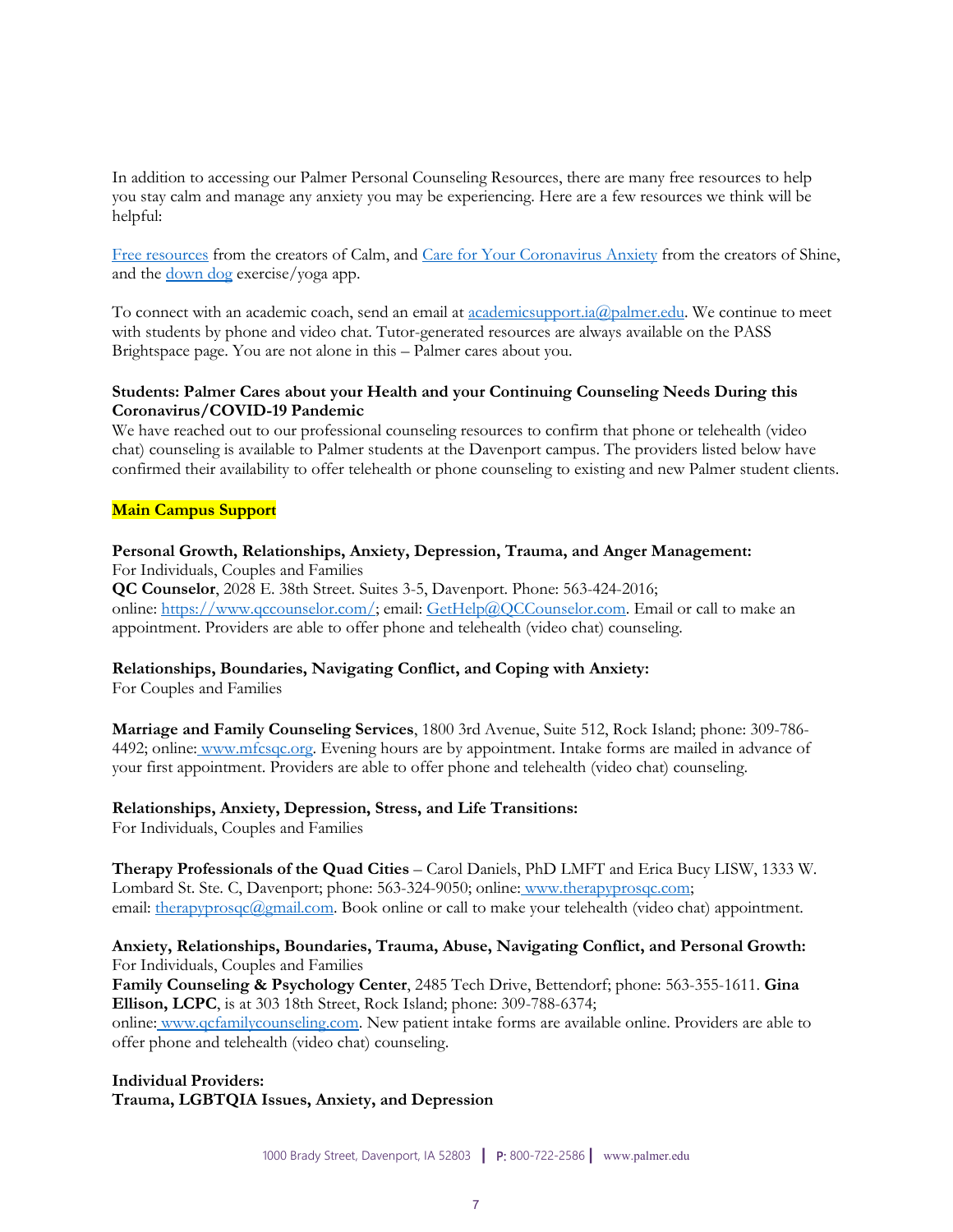For Individuals, Couples and Families **Alyson Pearson, LISW**, 2250 Middle Road, Suite 300, Bettendorf; phone: 563-349-7948; email: [alyson@pearsonmht.com;](mailto:alyson@pearsonmht.com) online: [www.pearsonmentalhealththerapy.com;](http://www.pearsonmentalhealththerapy.com/) [www.instagram.com/pearsonmht;](https://www.instagram.com/pearsonmht/) [www.facebook.com/pears](https://www.facebook.com/PearsonMHT/) [onmht.](https://www.facebook.com/PearsonMHT/) Email to set up your first phone appointment.

### **Personal Growth and Dealing with Change:**

For Individuals and Couples

**Karen S. Wickwire, Ph.D.**, 1035 Lincoln Road, Suite 308, Bettendorf; phone: 563-607-5101; online: [https://www.psychologytoday.com/us/therapists/karen-wickwire-bettendorf-ia/60122.](https://www.psychologytoday.com/us/therapists/karen-wickwire-bettendorf-ia/60122) Dr. Wickwire is offering in-person counseling for new clients and phone counseling for existing clients. Her office meets current CDC guidelines for social distancing and the building has low traffic at this time.

### **Spirituality and General Concerns:**

For Individuals, Couples and Families Kimber Brokaw, LISW, LCSW, Connection Counseling, 2305 7th Avenue, Moline; phone: 563-424-7137; email: connectioncounseling@gmail.com. Email or call to set up your Zoom or phone appointment.

#### **To access counseling for the first time, follow these three steps:**

- 1. Select from any of the listed providers. Check provider websites to get a sense of who might be a good fit for you. You may speak with [Dr. Alex Margrave,](mailto:alex.margrave@palmer.edu) senior director for Student Academic Support Centers (SASC), to discuss the Personal Counseling Referral Program (PCRP) and receive a personalized provider recommendation. Email Dr. Margrave at [alex.margrave@palmer.edu](mailto:alex.margrave@palmer.edu) to set up your phone or Microsoft Teams video chat meeting.
- 2. Call the provider/group to schedule an appointment and identify yourself as a Palmer student or immediate family member of a Palmer student.
- 3. A counselor, will ask you to provide a signed consent form that they will use to bill the College. Your name appears on the billing statement only to confirm you're a current Palmer student or immediate family member of a Palmer student. All billing is sent directly to Bridgett Lance, program assistant at Palmer's main campus for payment processing. Your participation in counseling is completely confidential.

\*Palmer's referral program covers up to five sessions of counseling per academic year. Sessions can be used by the student or immediate family member of the student. You won't receive a bill for counseling sessions; however, if the counselor has a no-show fee or late-cancellation fee, you are responsible for these fees if incurred.

#### **Palmer Florida Support**

#### **Personal Counseling Referral Program**

Life presents all of us with challenges we may not be prepared for or able to cope with on our own. It's OK to ask for help. Seeking professional counseling is a proactive step to address your needs and concerns. Up to five sessions are available, at no cost to the student.

Local providers available to all Palmer students, spouses/partners and immediate family members.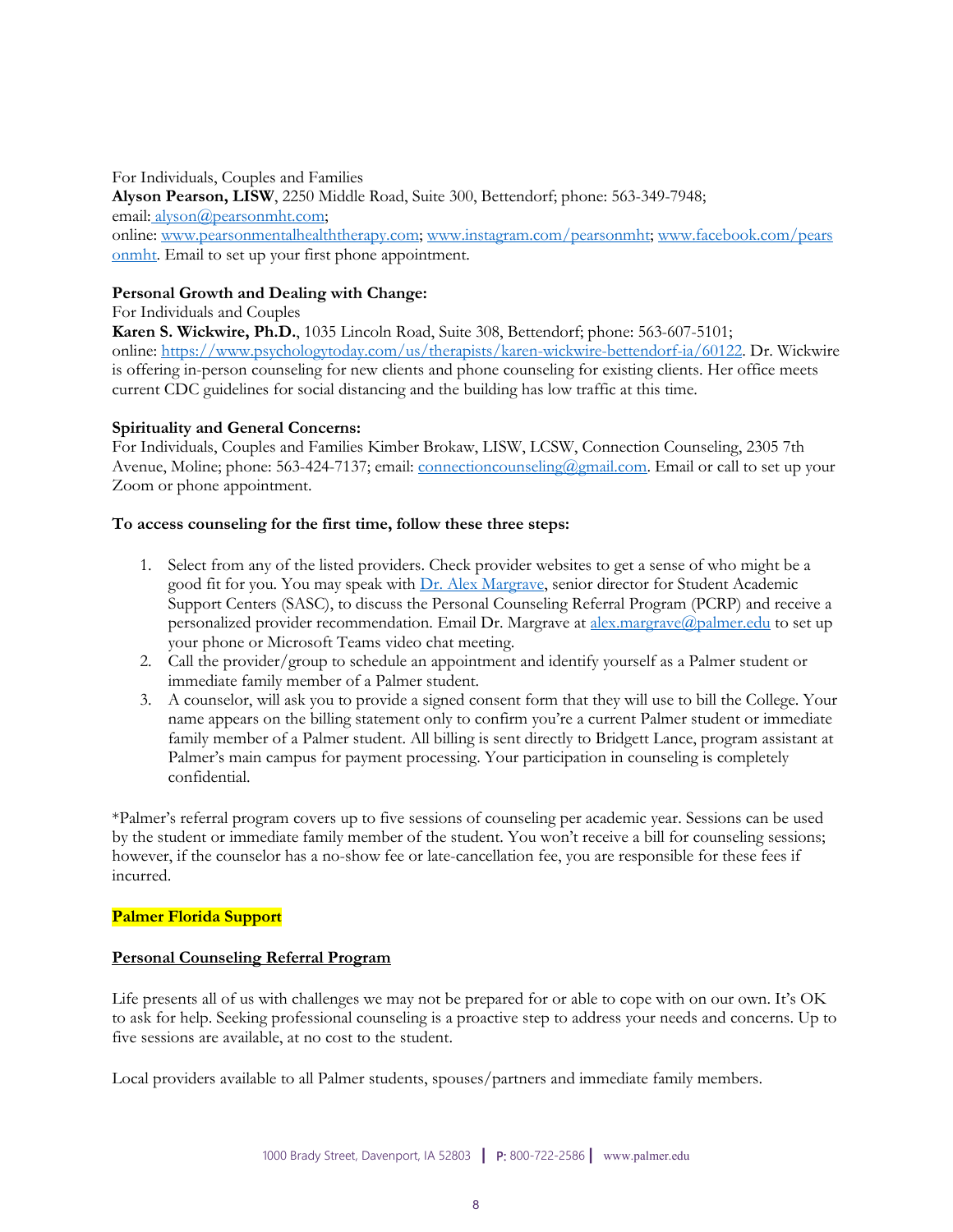#### **Follow these simple steps:**

- 1. Select from any of the listed providers. Check their websites to get a sense of who might be a good fit for you. You should feel comfortable talking with your counselor. If this isn't the case, please schedule an appointment to meet with Jason Brewer, director of student services to discuss the Personal Counseling Referral Program (PCRP).
- 2. Schedule an appointment by identifying yourself as a Palmer student or immediate family member of a Palmer student.
- 3. When you meet with a counselor, they will ask you to provide a signed consent form for them to bill the College. Your name appears on the billing only to confirm you are a Palmer student or immediate family member of a Palmer student. All billing is sent directly to Palmer's main campus for payment processing. Your participation in counseling is completely confidential.

You won't receive a bill for counseling sessions. However, if the counselor has a no-show fee or latecancellation fee, you, the student, are responsible for these fees (this includes phone counseling).

**Port Orange Counseling Center,** 209 Dunlawton Avenue, Suite 16, Port Orange; 386-492-6938; online: [https://portorangecounseling.com/.](https://portorangecounseling.com/) Ask for Russell Holloway, so he can assist you with finding the best counselor for you. Port Orange Counseling Center will start scheduling online clients immediately. Students need to call: 386-405-4128.

**Medical Psychology Center,** 570 Memorial Circle, Suite 150, Ormond Beach; phone: 386-672-9250; online: <http://medpsychcenter.com/>

**Counseling Center of New Smyrna Beach,** 265 North Causeway, New Smyrna Beach; phone: 386-423- 9161; online: <http://www.counselingcenternewsmyrnabeach.com/>

**The Garber Counseling Center,** 1635 South Ridgewood Avenue, Suite 223, South Daytona; phone: 386 747-3554; online: [www.garbercounseling.com;](http://www.garbercounseling.com/) email: garbercounseling@gmail.com

**Spruce Creek Mental Health,** 1690 Dunlawton Ave, Suite 125, Port Orange; phone: 386-681-8639; online: <http://www.sprucecreekmentalhealth.com/>

**If you have any questions or would like to discuss your situation, please contact Student Services** at 386-763-2781 or <u>academicsupport.fl@palmer.edu</u>. You may schedule a phone or Teams video chat appointment with a member of the Student Services staff.

Do you anticipate needing more than five sessions of counseling to address your concerns? Students seeking options for long term or ongoing counseling, and/or medical management in the Port Orange area are encouraged to contact low-cost or sliding-fee counseling providers and groups, including:

- **Stewart-Marchman ACT Behavioral Healthcare** 1-800-539-4228: 24-hour emergency screening and admission to mental health crisis stabilization, drug abuse detoxifications and/or referrals
- **United Way 211 Mental Health Registry Hotline and Phone Counseling**

Information: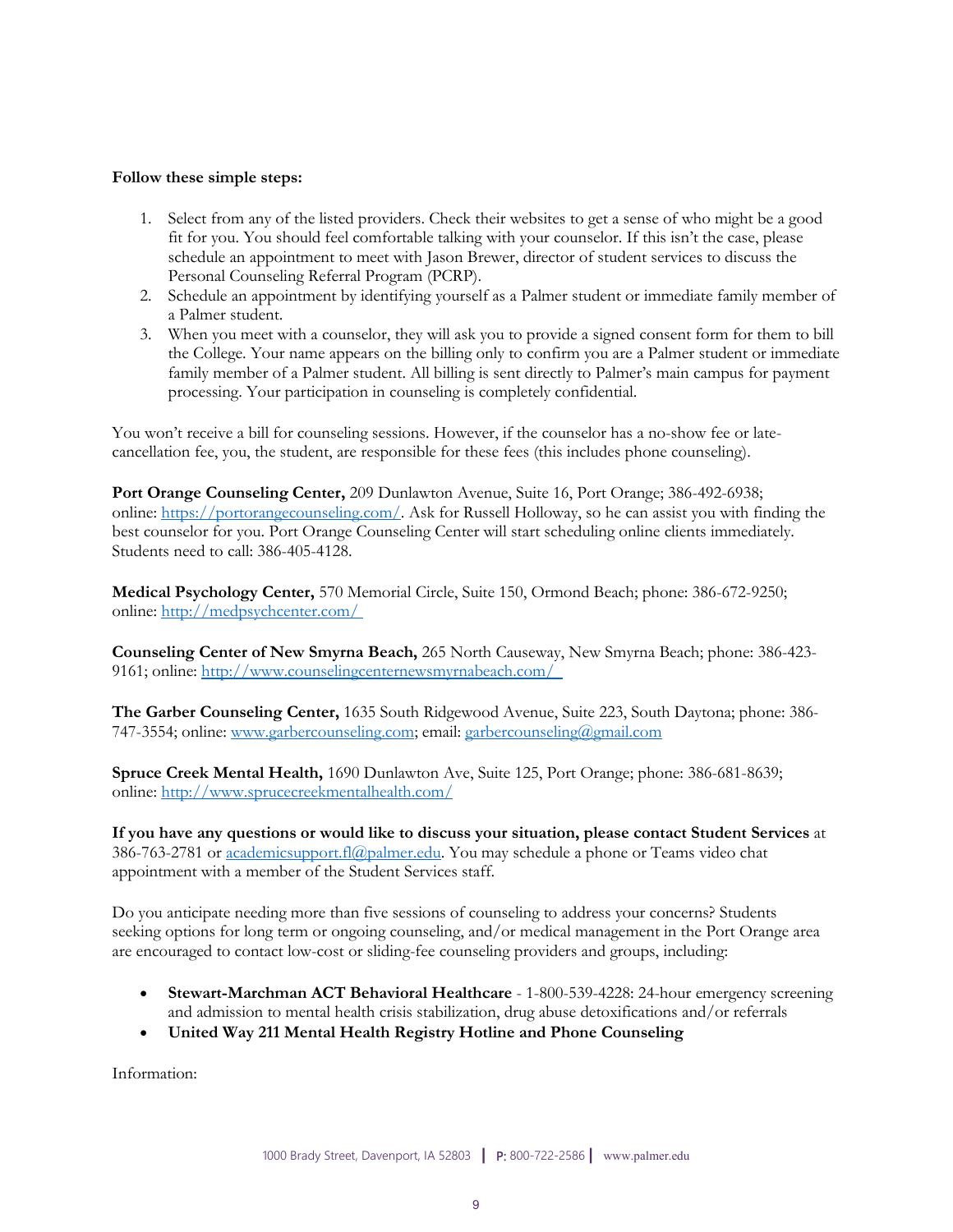**The National Grad Crisis Line – 1-877-472-3457:** 24/7 free, confidential telephone counseling, crisis intervention, suicide prevention, information and referral services provided by specially-trained call-takers

**LGBT National Hotline – 1-888-843-4564:** Peer-counseling, information & local resources

**The JED Foundation Mental Health Resource Center – [www.jedfoundation.org:](https://www.jedfoundation.org/)** Text "START" to 741-741 or call 1-800- 273-TALK (8255)

#### **Palmer West Support**

[Free resources](https://www.calm.com/blog/free-resources) from the creators of Calm, and [Care for Your Coronavirus Anxiety](https://www.virusanxiety.com/) from the creators of Shine, and the <u>[down dog](https://www.downdogapp.com/)</u> exercise/yoga app.

To connect with an academic coach, send us an email at <u>academicsupport.ca@palmer.edu</u>. We continue to meet with students by phone and video chat. Tutor-generated resources are always available on the PASS Brightspace page. You are not alone in this – we care about you.

### **Palmer Cares About Your Health and Your Continuing Counseling Needs During This Coronavirus/COVID-19 Pandemic**

We have reached out to our Professional Counseling resources to confirm that phone or video chat counseling is available to Palmer West students. The providers listed below have confirmed their availability to offer phone and/or online counseling to existing and new Palmer West student clients.

### **Goolrukh Vakil, Ph.D., MFT**

Email: [goolrukhv@comcast.net](mailto:goolrukhv@comcast.net) Phone: 415-845-8519

### **Wendy Yeh, LMFT**

Email: [yeh.wendy@gmail.com](mailto:yeh.wendy@gmail.com) Phone: 650-397-1376 Web: [wendyyehmft.com](https://wendyyehmft.com/)

To access counseling for the first time, follow these three steps:

- 1. Select from any of the listed providers. You may speak with Michael Crump, director of Student Services, to discuss the Personal Counseling Referral Program (PCRP). Email him at [michael.crump@palmer.edu](mailto:michael.crump@palmer.edu) with questions or to set up a phone or Microsoft Teams video chat meeting.
- 2. Call or email the provider directly to schedule an appointment and identify yourself as a Palmer West student or immediate family member of a Palmer West student.
- 3. When you meet with a counselor, they will ask you to provide a signed consent form for them to bill the College. Your name appears on the billing statement only to confirm you are a current Palmer West student or immediate family member of a Palmer West student. All billing is sent directly to the Main Campus for payment processing. Your participation in counseling is completely confidential.

\*\*Palmer's referral program covers up to five sessions of counseling per Academic Year. Sessions can be used by the student or immediate family member of the student. You won't receive a bill for counseling sessions;